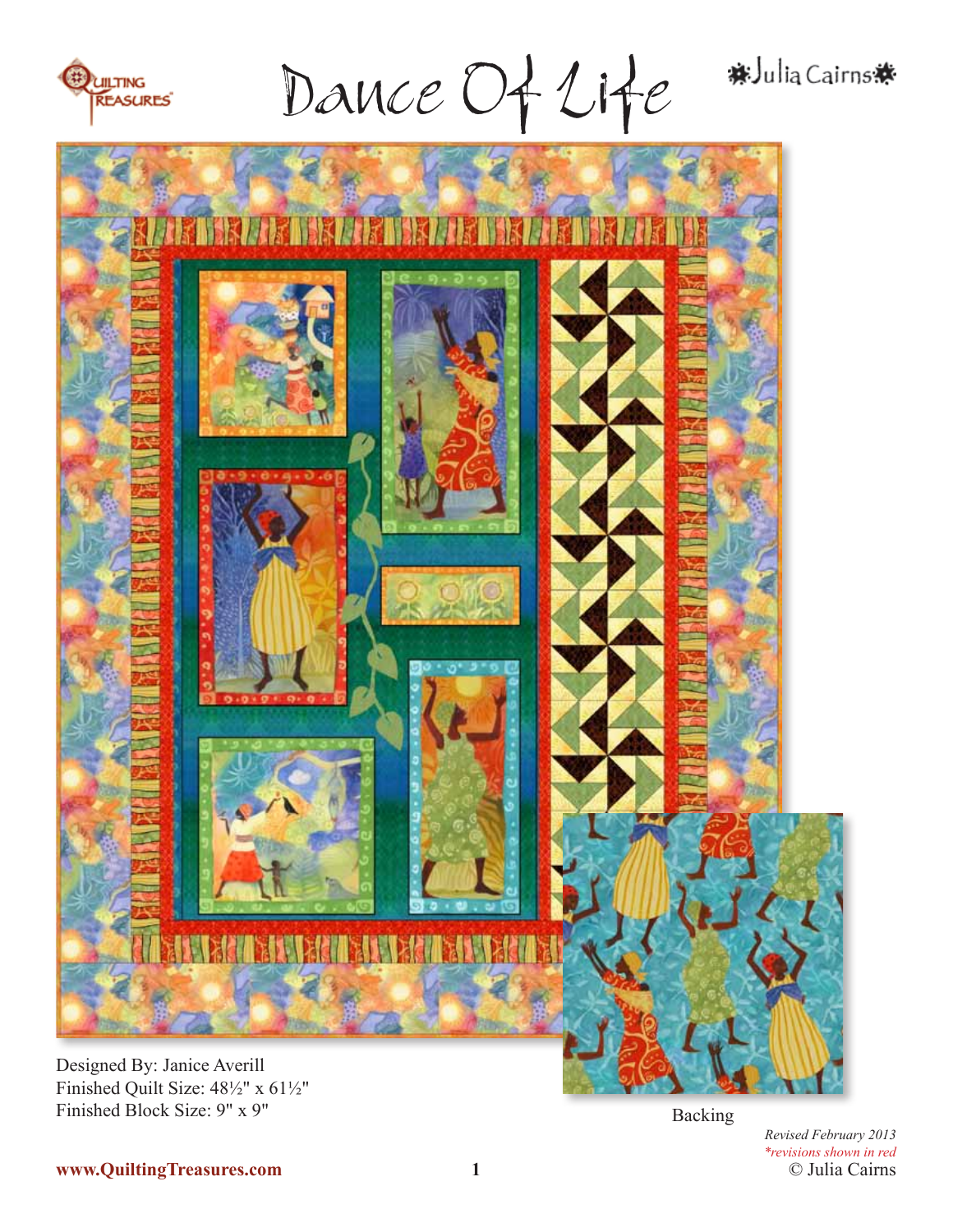

Dance Of Life \*Julia Cairns\*









22338 S 22339 OS 22340 H



22340 R

22340 JA 22340 R 22338 O



(Binding)



(Backing)

**LOF** = Length of Fabric **WOF** = Width of Fabric

# **Cutting Instructions:**

# **22338 S: Yellow Suns**

• Cut 4 strips  $\omega$  3 ¼" x **WOF**; sub cut 40pcs  $\omega$  3 ¼" x 3 ⅛", divide each square once diagonally, 80 triangles

# **22339 OS: Orange Stripe**

• Cut 5 strips  $\mathcal{Q}_2 \frac{1}{2}$  x **WOF**; from two strips cut 2  $\mathcal{Q}_2$  $2\frac{1}{2}$ " x 38  $\frac{1}{2}$ ". Join the three remaining strips using diagonal seams; sub cut 2 strips  $\omega$  2 ½" x 47 ½".

# **22340 H: Green Tonal**

• Cut 1 strip @ 5 ¾ " x **WOF**; sub cut 5pcs @ 5 ¾" x 5 ¾", divide each square twice diagonally, 20 triangles

*Use the remaining fabric for the Appliqués – cut 1 bias* strip  $@ 1 \frac{1}{2}$ " wide for the stem. Cut 3 large leaves & 3 small leaves from the templates using your favorite appliqué method.

# **22340 JA: Brown Tonal**

• Cut 1 strip  $(a)$  5  $\frac{3}{4}$  "x **WOF**; sub cut 5pcs  $(a)$  5  $\frac{3}{4}$ " x 5  $\frac{3}{4}$ ", divide each square twice diagonally, 20 triangles

# **22340 R: Red Tonal**

- Cut 6 strips  $\omega$  1 ½" x **WOF**; sub cut 2  $\omega$  1 ½" x 34 ½". Join the remaining 4 strips using diagonal seams; sub cut 3 strips  $\omega$  1 ½" x 45 ½"
- Cut 2 strips  $\omega$  4" x WOF; sub cut 2 strips  $\omega$  4" x 22  $\frac{1}{2}$ "

### **22338 O: Orange Suns**

• Cut 6 strips @ 2 ½" x **WOF** Binding

### **22336 BS: Multi Print**

• Cut 7 strips @ 5 ½" x **LOF**; Join three strips using diagonal seams; sub cut 2 strips  $\omega$  5  $\frac{1}{2}$ " x 48  $\frac{1}{2}$ ". Join the three remaining strips using diagonal seams; sub cut 2 strips  $(a)$  5  $\frac{1}{2}$ " x 51  $\frac{1}{2}$ "

# **22335 Q: Panel**

• Cut panel 22 ½" wide and the top and bottom parallel to the rectangular motifs

### **22337 B: Ladies on Blue**

• Cut 2 lengths @ 58 ½" x **LOF** Backing

| Design:           | Yards          |
|-------------------|----------------|
| 22338 S           | $\frac{5}{8}$  |
| 22339 OS          | $\frac{7}{8}$  |
| 22340 H           | $\frac{7}{8}$  |
| 22340 JA          | $\frac{3}{8}$  |
| 22340 R           | $\frac{7}{8}$  |
| 22338 O (Binding) | $\frac{3}{4}$  |
| 22336 BS          | $1\frac{3}{8}$ |
| 22335Q            | 1 PANEL        |
| 22337 B (Backing) | $3\frac{3}{8}$ |

**FABRIC REQUIREMENTS**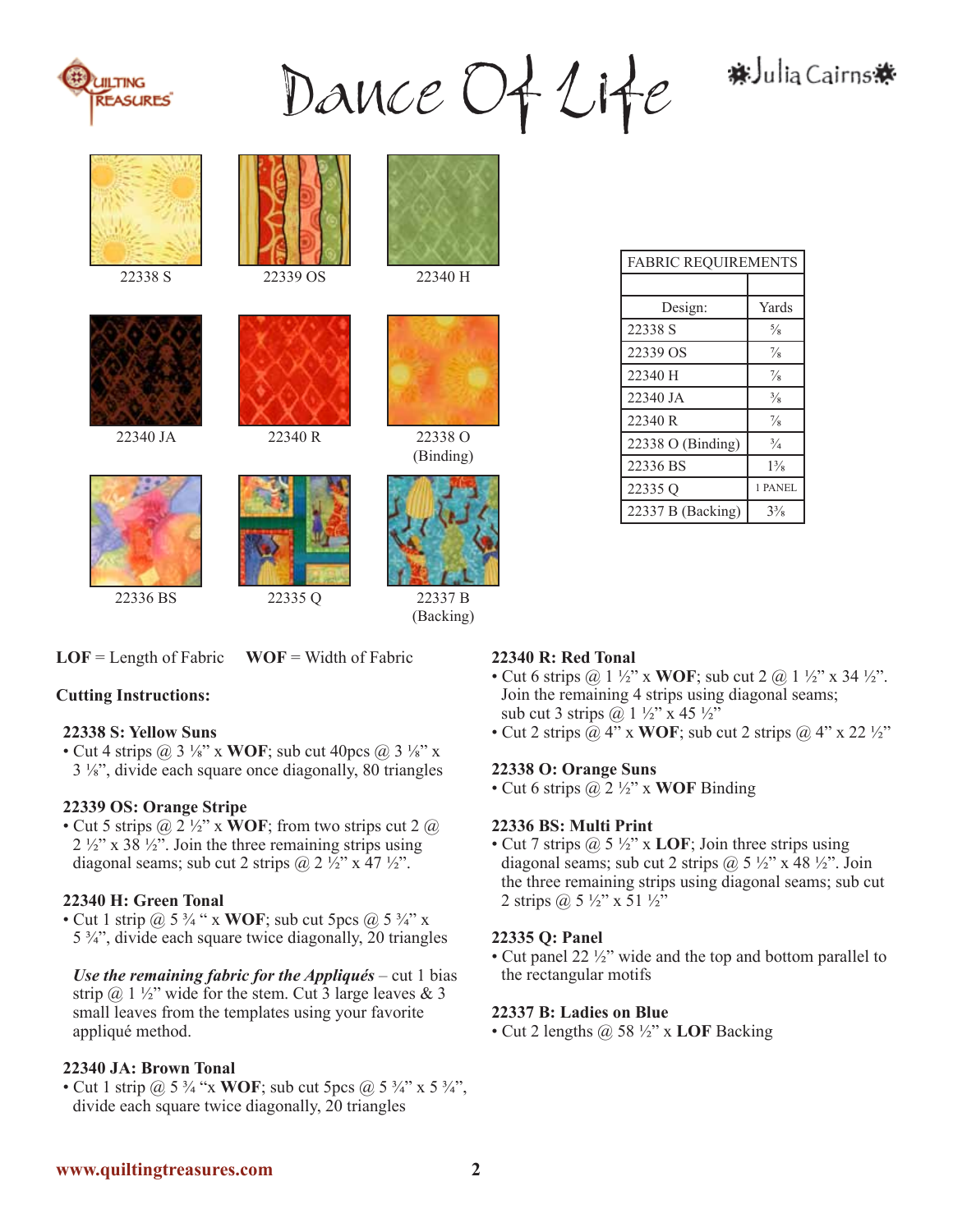

Dance Of Life

# **料Julia Cairns 株**

**Sewing Instructions:** *Use a ¼" seam allowance unless noted otherwise*

#### **Pieced Blocks: Block Size: 9" x 9" Finished**

**1.** Sew the long side of a Yellow Suns triangle to the right side of a Green Tonal triangle, Diagram A. Press the seam towards the Yellow Suns triangle and trim the "dog ear" off, Diagram B. Sew another Yellow Suns triangle to the left side of the Green tonal triangle, Diagram C. Press the seam towards the Yellow Suns triangle and trim the "dog ear" off, Diagram D. Repeat to make 20 Flying Geese units.



**2.** Sew the long side of a Yellow Suns triangle to the right side of a Brown Tonal triangle, Diagram A. Press the seam towards the Yellow Suns triangle and trim the "dog ear" off, Diagram B. Sew another Yellow Suns triangle to the left side of the Brown tonal triangle, Diagram C. Press the seam towards the Yellow Suns triangle and trim the "dog ear" off, Diagram D. Repeat to make 20 Flying Geese units.



**3.** Sew a Green/Yellow Suns Flying goose unit to a Brown/ Yellow Suns Flying Goose unit as shown below. Press the seam open. Repeat to make 20 double Flying Geese units.



**4.** Sew a pair of the Double Geese units together as shown below. Press the seam open. Repeat to make 10 paired units.



**5.** Sew the paired units together as shown below. Press the seam open. Repeat to make 5 blocks.



**6.** Sew the blocks together to form a row as shown below. Press the seams open and set the block row aside.



### **Appliqués:**

**7.** Prepare the appliqué stem and leaves using your favorite method. Sew the pieces to the panel as shown below. Use embroidery thread or fabric markers to make the centers of the leaves.



**8.** Sew the **Red Tonal** 4" x 22 ½" strips to the top and bottom of the panel. Press the seams towards the panel. Trim the top and bottom strips so that the finished size of the unit is  $45\frac{1}{2}$ " from top to bottom with the panel centered.

**9.** Sew a **Red Tonal** 1 ½" x 45 ½"strip to each side of the panel unit. Press the seams towards the Red Tonal strips.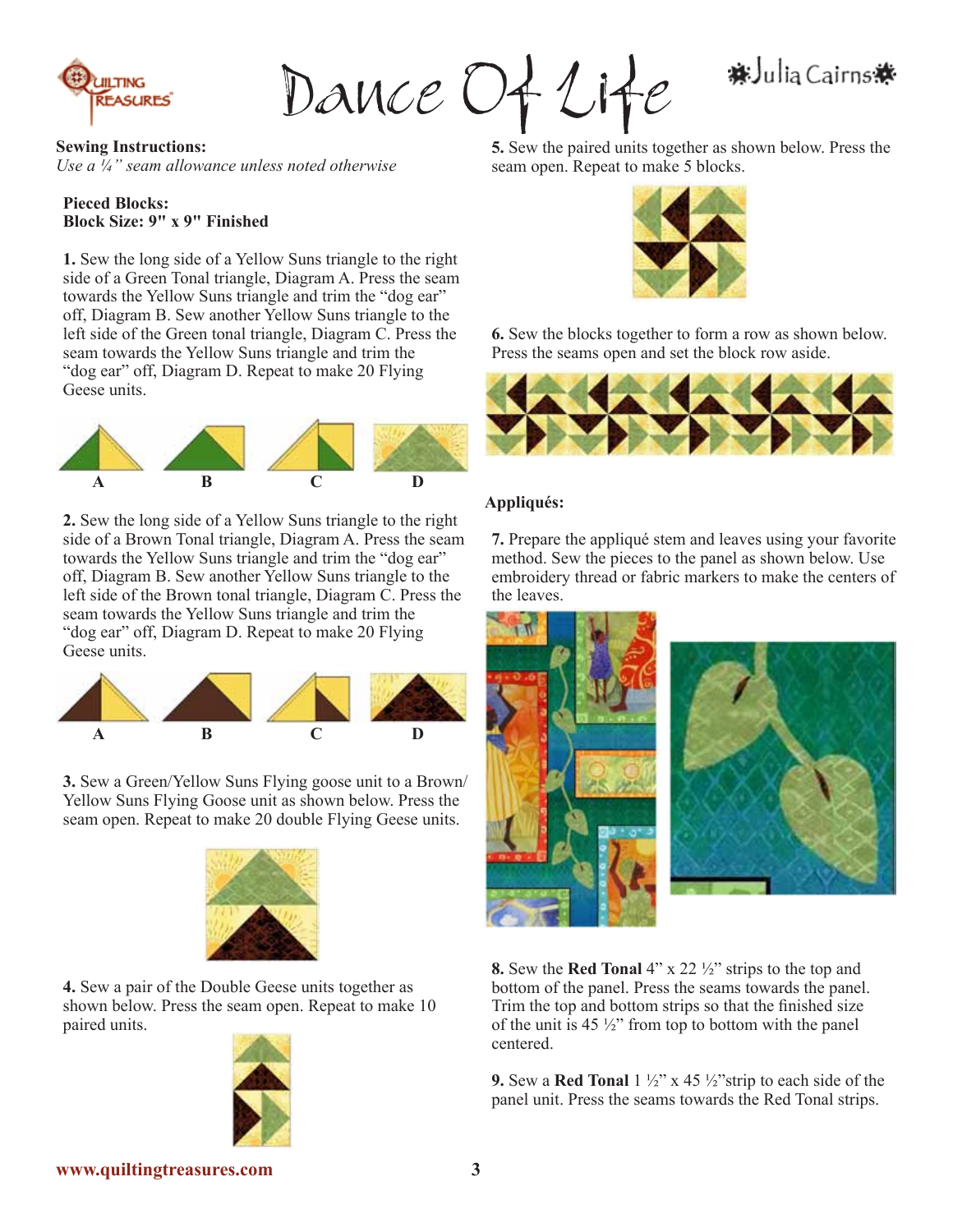

Dance Of Life

料 Julia Cairns ※

**10.** Sew the block row to the right side of the panel unit as shown below. Press the seam towards the Red Tonal strip.



**11.** Sew a **Red Tonal**  $1\frac{1}{2}$ " x 45  $\frac{1}{2}$ " strip to the right side of the block row. Press the seams towards the Red Tonal strip.

**12.** Sew a **Red Tonal**  $1\frac{1}{2}$  x 34  $\frac{1}{2}$  strip to the top and bottom of the panel unit. Press the seams towards the Red Tonal strips.

**13.** Sew an **Orange Stripe** 2 ½" x 47 ½" strip to each side of the panel unit. Press the seams towards the Orange Stripe strips.

**14.** Sew an **Orange Stripe** 2 ½" x 38 ½" strip to the top and the bottom of the panel unit. Press the seams towards the Orange Stripe strips.

**15.** Sew a **Multi Print** 5 ½" x 51 ½"strip to each side of the panel unit. Press the seams towards the Multi Print strips.

**16.** Sew a **Multi Print** 5 ½" x 48 ½"strip to the top and the bottom of the panel unit. Press the seams towards the Multi Print strips.

### **Layer, quilt as desired and bind with the Orange Suns strip.**

*While all possible care has been taken to ensure the accuracy of this pattern, we are not responsible for printing errors or the way in which individual work varies.*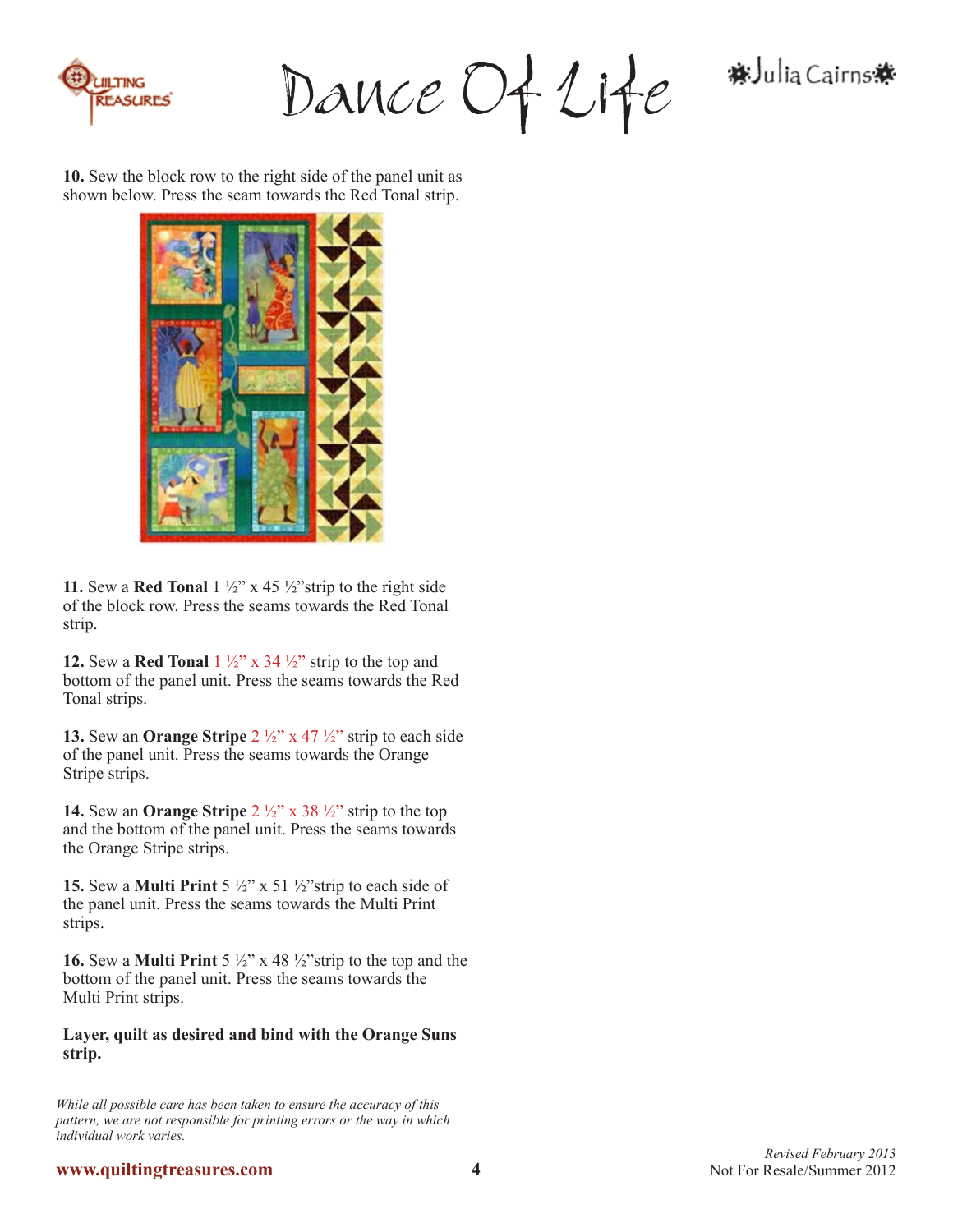